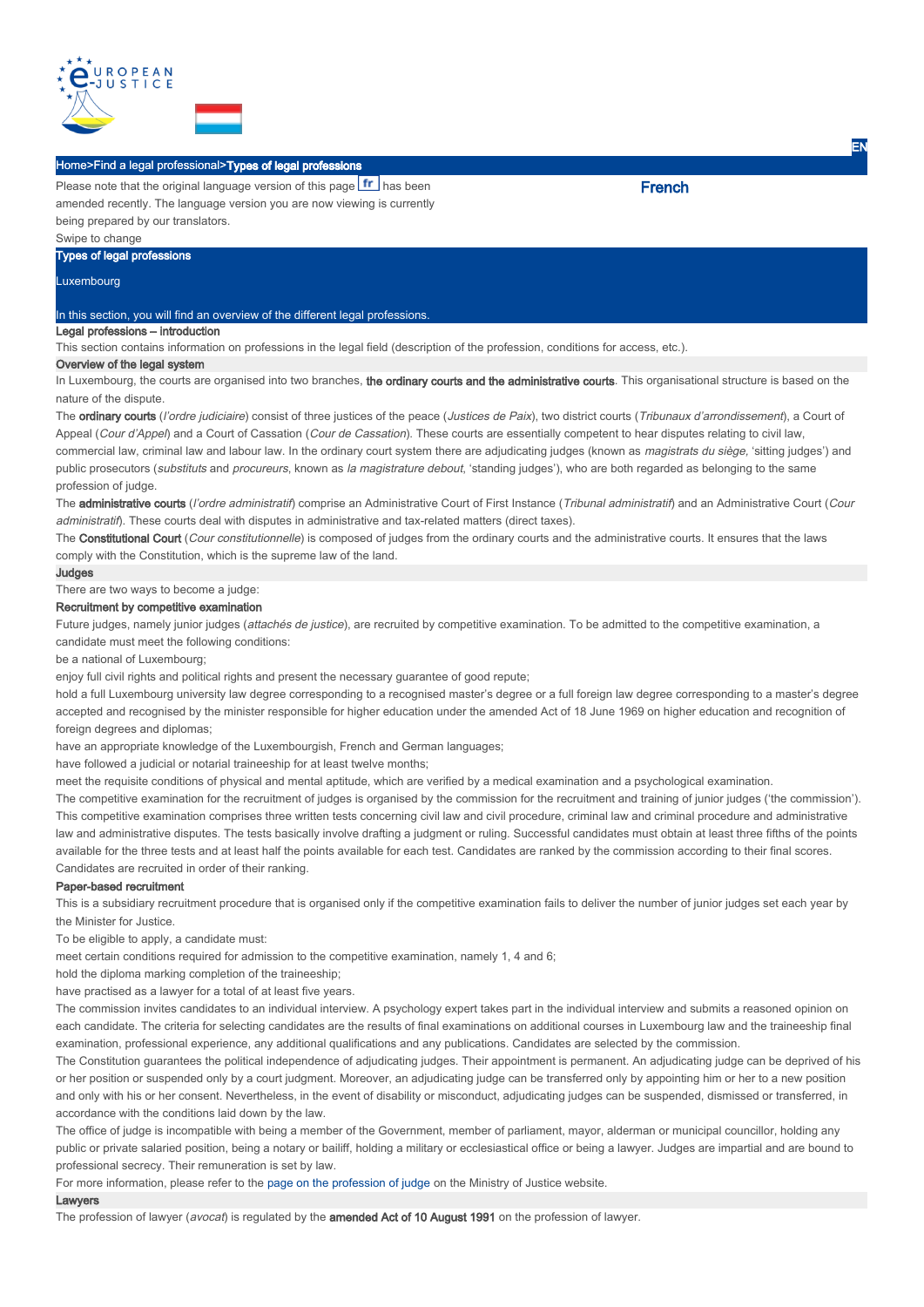Lawyers are members of an independent self-employed profession. Lawyers can practise on an individual basis or form law firms with legal personality. Only lawyers may assist or represent parties and plead on their behalf before judicial bodies of whatever nature, take receipt of their documents and certificates in order to present them in court, draw up and sign the instruments necessary for the regularity of the procedure, and prepare cases for court.

Lawyers alone are entitled to give legal advice on a regular basis for remuneration or to draft private acts on behalf of others. Lawyers also assist or represent their clients before international courts, such as the Court of Justice of the European Union or the European Court of Human Rights. Lawyers are bound by professional secrecy, which is a matter of public policy and violation of which is a criminal offence.

In order to practise in Luxembourg, lawyers must be registered with a bar association established in the Grand Duchy of Luxembourg. This also applies to European lawyers wishing to practise in Luxembourg under their home-country professional title.

#### A bar association register comprises six lists:

list I: full lawyers (avocats à la Cour)

list II: lawyers (avocats)

list III: emeritus lawyers (avocats honoraires)

list IV: European Union lawyers practising under their home-country title

list V: law firms qualified as full lawyers

list VI: other law firms

To be registered with a bar association in Luxembourg, lawyers have to satisfy the following conditions:

present the necessary guarantee of good repute;

show that they have fulfilled the entry requirements for the legal traineeship, or that they have passed the aptitude test established for lawyers from another Member State of the European Union by the amended Act of 10 August 1991 laying down for the legal profession the general system of recognition of higher education diplomas confirming the successful completion of at least three years of professional training, or that they satisfy the conditions for registration as a lawyer practising in the Grand Duchy of Luxembourg under their home-country professional title, in application of the amended Act of 13 November 2002 transposing into Luxembourg law European Parliament and Council Directive 98/5/EC of 16 February 1998 on facilitating practice of the profession of lawyer on a permanent basis in a Member State other than that in which the qualification was obtained; and demonstrate a good command of the language of legislation and the languages of administration and the courts within the meaning of the Act of 24 February 1984 on the use of languages; be a Luxembourg national or a national of another Member State of the European Union;

have a good command of the language of legislation and the languages of administration and the courts within the meaning of the Act of 24 February 1984 on the use of languages, without prejudice to Article 31-1 of the amended Act of 10 August 1991. For Luxembourgish and German the level of proficiency required is level B2 of the Common European Framework of Reference in oral comprehension, level B1 in oral expression and, for German only, level B2 in written comprehension. For French the level required is level B2 in comprehension and written and oral expression.

Notwithstanding the previous paragraph, on their admission to list I of a bar association, European lawyers referred to in Article 10 of Directive 98/5/EC need only demonstrate a sound knowledge of the language of legislation within the meaning of the Act of 24 February 1984 on the use of languages, provided they restrict their professional activities to those not requiring a command of the other languages referred to in the Act. The level of language knowledge required is as indicated in the previous paragraph.

### Further clarification as regards the language requirements:

Lawyers registered on an individual basis must demonstrate a good command of the language of legislation within the meaning of the Act of 24 February 1984 on the use of languages, and of any other language required in order to pursue their professional activities, without prejudice to the above. Lawyers registered on list II must in addition have a good command of the languages of administration and the courts in Luxembourg that may be required in order to fulfil the obligations ensuing from their legal traineeship.

Any lawyer who takes on a case must possess the required professional and language skills, failing which they may be subject to disciplinary measures. The bar council, having heard the opinion of the Minister of Justice, may, upon proof of the reciprocity of a non-Member State of the European Union of which a candidate is a national, waive the nationality requirement. The same applies to candidates who have political refugee status and enjoy the right of asylum in Luxembourg.

### Only lawyers included in list I are entitled to use the title 'avocat de la Cour' (full lawyer). To be entered in list I they must:

as lawyers registered on list II, have completed a two-year legal traineeship and have successfully completed the traineeship final examination, or have passed the aptitude test established for lawyers from another Member State of the European Union by the amended Act of 10 August 1991 laying down for the legal profession the general system of recognition of higher education diplomas confirming the successful completion of at least three years of professional training,

or, for European lawyers permitted to practise under their home-country professional title, prove active and regular activity over a period of at least three years in Luxembourg and in Luxembourg law, including European Union Law, or be subject to Article 9(2) of the amended Act of 13 November 2002 transposing into Luxembourg law European Parliament and Council Directive 98/5/EC of 16 February 1998 on facilitating practice of the profession of lawyer on a permanent basis in a Member State other than that in which the qualification was obtained.

Only full lawyers are allowed to perform the acts for which laws and regulations require a full lawyer, namely to represent the parties before the Constitutional Court, before the administrative courts, before the Supreme Court of Justice and before the district courts sitting on civil matters, and to plead on their behalf, take receipt of their documents and evidence in order to present them to the courts, and to ensure the proper signature of the documents necessary to ensure the regularity of the proceedings and to prepare the case for trial.

Lawvers on list II and European lawyers entitled to practise under their home-country professional title on list IV may not perform these tasks unless assisted by a full lawyer included in list I. As there are no restrictions regarding the representation of parties in courts where there is no mandatory requirement for a full lawyer, lawyers on lists II or IV are permitted to represent parties in those courts without the assistance of a full lawyer.

Access to training for lawyers, which is regulated by the Grand-Ducal Regulation of 10 June 2009 on the organisation of legal traineeships and the regulation of access to the profession of notary, consists in a professional traineeship comprising a period of additional courses in Luxembourg law followed by a work experience placement.

Having obtained the certificate of additional training in Luxembourg law, trainees are admitted to list II of one of the bars of Luxembourg.

The aim of the legal traineeship is to learn the profession of lawyer. University study enables trainees to acquire in-depth knowledge of the law, and the additional courses in Luxembourg law (CCDL) supplement this knowledge by teaching the specific characteristics of Luxembourg law. During the legal traineeship, the emphasis is placed mainly on learning the profession of lawyer both by practising under the aegis of the trainee's mentor and by following courses specifically designed for learning the profession.

The work experience placement of a period of at least two years ends with a final traineeship examination. On successful completion of this examination, the candidate becomes a full lawyer and is registered on list I.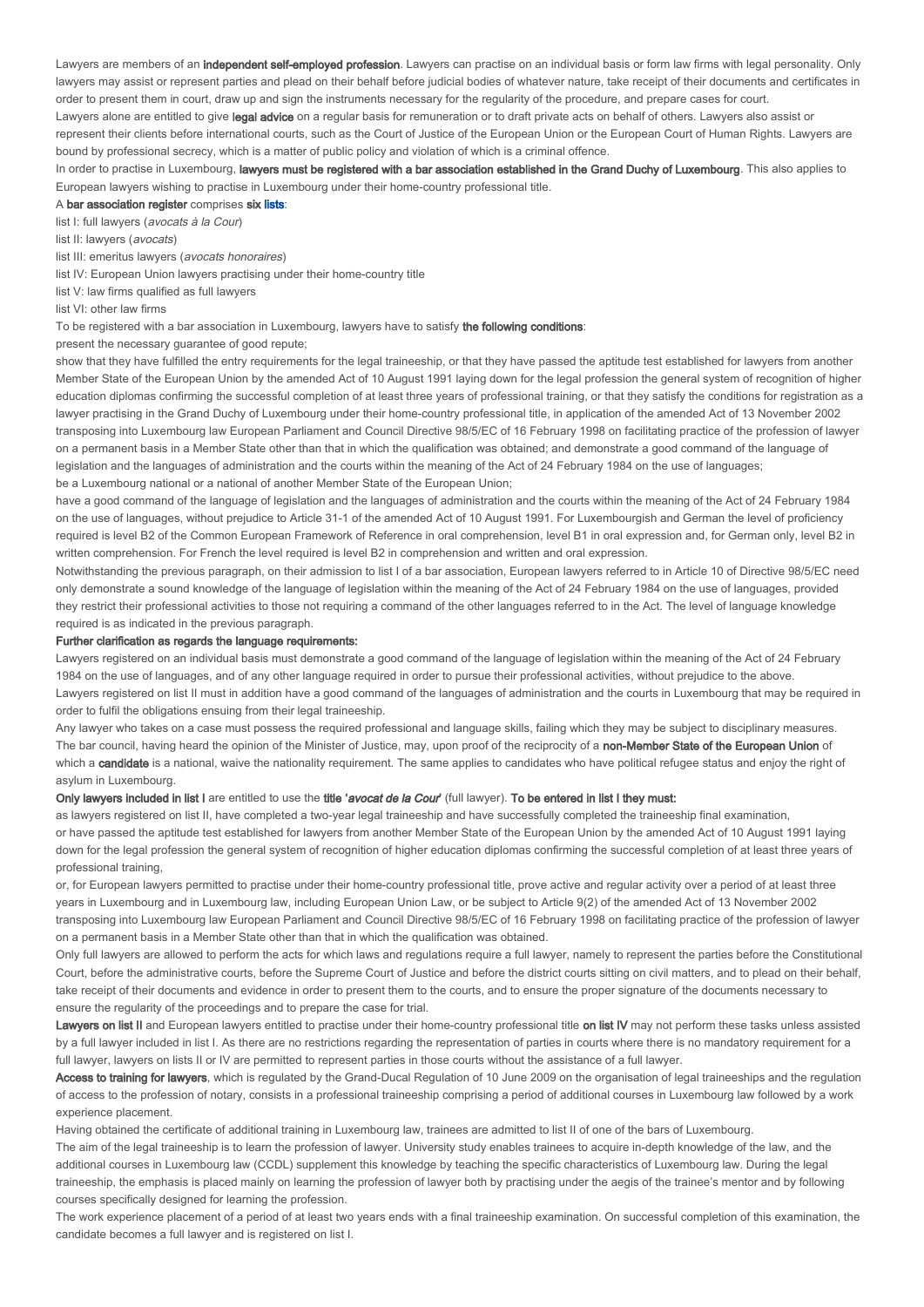On presentation of a reasoned and substantiated application, a trainee may be permitted by the steering committee to carry out a minimum of three and a maximum of six months of their legal traineeship in a law firm in another European Union Member State. This duly authorised traineeship counts towards the legal traineeship period.

Lawyers form a bar association (ordre des avocats), which is a body independent of the public authorities and the judiciary. There is a bar association in Luxembourg and a bar association in Diekirch. Each bar association has legal personality. The bar associations comprise the following bodies: an assembly, a bar council, a chairman of the bar, and a disciplinary and administrative council covering the entire profession.

For more information, please refer to the page on the profession of lawyer on the Ministry of Justice website.

#### **Notaries**

The number of notaries is fixed by Grand-Ducal regulation pursuant to Article 13 of the amended Act of 9 December 1976 concerning the organisation of the profession of notary (notaire). Currently, there are 36 notaries serving the whole country.

Notaries are public officers authorised to record any instrument or contract which the parties are obliged, or may wish, to invest with the authenticity associated with instruments having public authority, and to authenticate their date, keep them safe and issue principal and additional copies. It is prohibited for notaries themselves directly or indirectly, or through an intermediary: to engage in trade; to be managers, general partners, managing directors or liquidators of a commercial company or an industrial or commercial establishment; to be involved in the administration and supervision of companies, businesses or agencies whose business activity is buying, selling, allotment of land or construction of buildings, or to have any interest therein; to have close relations with the aforesaid companies, businesses or agencies, which might interfere with the free choice of notary by parties; to engage on a regular basis in banking, discounting and brokerage transactions or in stock exchange speculations, with the exception of discounting transactions carried out in the performance of their duties; to take funds on deposit, with the exception of funds received in the performance of their duties or in the course of the settlement of an estate; to provide their services for any matter in which they might have an interest; to have acts that they cannot complete themselves performed in the names of others; to have business or property agents working on their behalf in any capacity whatsoever.

Notarial acts are authentic documents in accordance with the provisions of the Civil Code; they are enforceable when they contain a clause granting authority to enforce. Notaries are obliged to use French or German to prepare acts, as required by the client.

Notaries exercise their functions throughout the entire country. In performing their duties they participate in the exercise of public authority.

The Chamber of Notaries (Chambre des Notaires) has seven members elected from amongst the notaries in the country by the General Assembly of Notaries.

In addition to the powers entrusted to it by the country's laws and regulations, the Chamber has inter alia the following responsibilities:

to maintain discipline amongst notaries and to exercise disciplinary powers through its Disciplinary Council; to prevent or settle any disputes between notaries and, if settlement cannot be achieved, to give its opinion on the dispute;

to settle any disputes between notaries and third parties;

to give its opinion on difficulties regarding professional fees, emoluments, salaries, payments, expenses and disbursements charged by notaries as well as any disputes submitted in this respect to the civil courts;

to take deposit of records of minutes; to inspect notaries' accounts;

to represent notaries of the Grand Duchy in defence of the rights and interests of the profession.

The Disciplinary Council is composed of the President of the District Court of Luxembourg or the judge replacing him or her as president, and four members of the Chamber of Notaries appointed according to their seniority in the profession.

The Disciplinary Council exercises disciplinary power over all notaries in respect of: breach of legal and regulatory requirements relating to the practice of the profession; professional misconduct and negligence; actions contrary to professional discretion and dignity and to honour and probity; all without prejudice to any legal action which might arise as a result of such conduct. The decisions of the Disciplinary Council may be appealed either by a notary who has been censured or by the State Prosecutor-General. Appeals are filed with the civil division of the Supreme Court of Justice, which gives a final judgement on the matter

To be allowed to practise as a notary, a candidate must:

be a Luxembourg national or a national of another Member State of the European Union,

enjoy full civil rights and political rights,

be over 25 years old and have obtained either a candidate notary's diploma in accordance with Luxembourg legislation (under the present system) or a traineeship completion certificate needed to be admitted to practice as a notary (under the previous system),

have a good command of the language of legislation and the languages of administration and the courts within the meaning of the Act of 24 February 1984 on the use of languages.

For more information, please refer to the page on the profession of notary on the Ministry of Justice website.

# Other legal professions

## **Bailiffs**

Bailiffs (huissiers de justice) are public officers who have sole power to:

serve acts and writs and to perform notifications prescribed by laws or regulations where the law does not lay down any other method of notification; enforce court judgments and other documents that are directly enforceable.

Bailiffs may engage in:

judicial or out-of-court recovery of all types of debt; this power includes the right to sign applications on behalf of claimants to obtain orders for payment or attachment orders on periodic payments;

the valuation and public sale of furniture, household effects and seized goods, in conformity with the laws and regulations in this respect.

They may be appointed by the court to draw up:

purely material reports, excluding any opinion as to the factual or legal consequences to which they may give rise;

reports of the same nature on application by private parties; in both cases, these reports are authentic until proven otherwise.

## The fees of bailiffs are determined by Grand-Ducal regulation.

The Chamber of Bailiffs (Chambre des huissiers de justice) represents the profession at national level. The Chamber is administered by a Board of three members: a chairman, a secretary and a treasurer. The chairman represents the Chamber of Bailiffs in judicial and other matters. For more information, please refer to the page on the profession of bailiff on the Ministry of Justice website.

#### **Registrars**